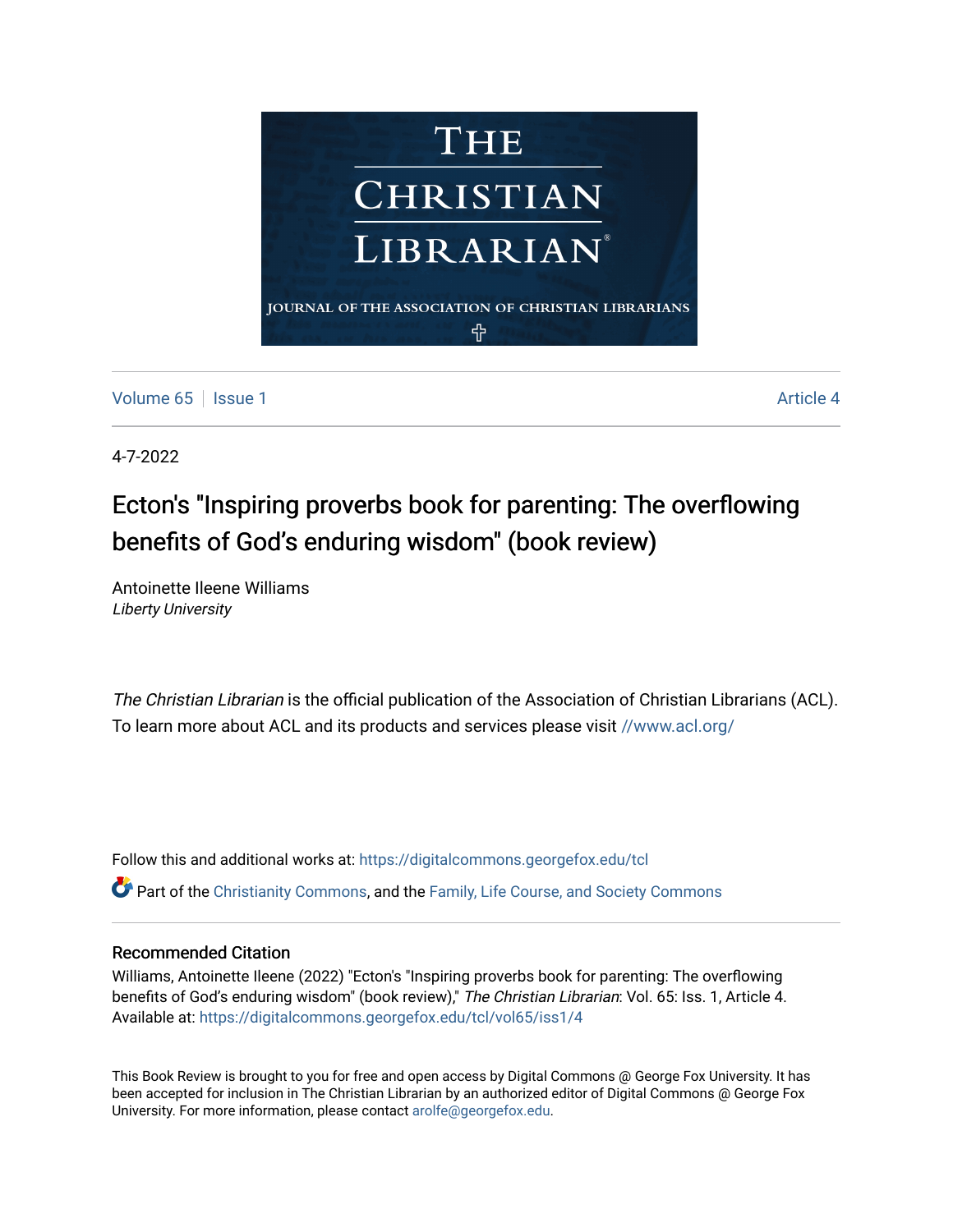## Book Review

슈

Ecton, J. (2021). *Inspiring proverbs book for parenting: The overflowing benefits of God's enduring wisdom*. Independently Published. 126 pp. \$8.99. ISBN 9798734495629

Imagine fathers being pillars of blessings in their children's lives by applying positive principles of parenting from the book of Proverbs. Today, deadbeat dads and absentee fathers are constantly blamed for all that has gone wrong in our fallen and spirituallybankrupted society. As a result, the call of fathers, with all the challenges of these times, to be spiritual leaders in their homes cannot be underestimated. Yet, in this parenting book, author Jene Ecton's intent is to offer hope for fathers in fulfilling their God-given role to be the best parents they can be in their children's lives (Proverbs 22:6, Ephesians 6:1-4). He skillfully does this by sharing timeless wisdomnuggets of gold from the book of Proverbs. In this compact book, Ecton points out the significant role fathers have in supplying their children's deepest needs: security and emotional well-being found only in following Christ. This reality Ecton has come to know firsthand, as he candidly shares from his own life experiences. Ecton admits his imperfections. However, he has discovered that total dependence on God is the sure way to reap the best outcome for his children. Likewise, recognizing the responsibility that God has placed on parents (Deuteronomy 6:1-9), the author challenges fathers to rise to the occasion. Ecton insists that this is the only way to pass down a lasting legacy of faith to the next generation.

Furthermore, this easy-to-read book is user friendly and highly engaging for a variety of audiences. For example, it is a great book for pastors, parents, teachers, children, and people of all ages. The book covers topics that can be used for Bible study groups or for personal spiritual development. Though designed to be a devotional, it can be read anytime. Amazingly, it is written like a theological narrative. Coupled with this, the author shows a depth of Scripture knowledge in his use of descriptive illustrations explaining the relationship King Solomon had with his father King David. Another special feature of the book is the prayer which fathers can dedicate to God at the end of each chapter. The three to four page chapters discusses topics like providing guidance, protection, love, teaching children to honor God in obedience, forgiveness, shepherd children, planting seeds of faith in children's hearts, teaching children to respect authority, and much more. Fathers can gain encouragement from dealing with stress and feelings of inadequacy too.

As a result, this book is given a ten out of ten because it offers fathers various ways to apply the book of Proverbs in everyday life. The author explains this step-by-step,